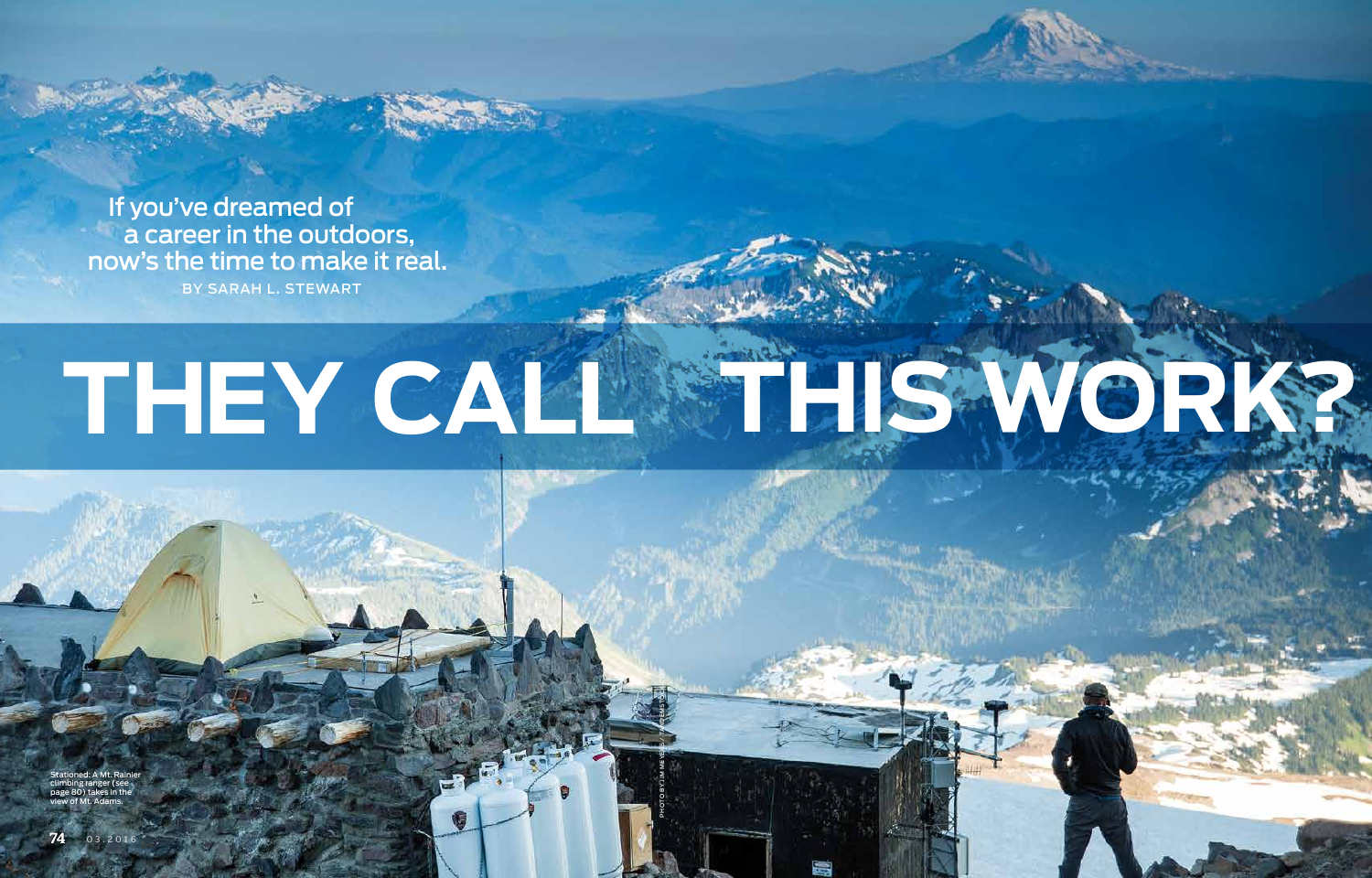**WITH ECONOMISTS DECLARING** that job openings and hires have returned to pre-recession levels, now's the best time in about a decade to seriously consider ditching your desk job. We've identified a dozen different outdoor gigs to help you do just that, and gleaned insights from people who are already living the dream. Some of these jobs pay well, some are in high demand, and some are just so drool-worthy we couldn't resist. What constitutes the perfect job? That's up to you.



How We Chose We crunched numbers from the Bureau of Labor Statistics to figure out which careers are the most promising, based on an average growth of 11 percent by the year 2022. Unless otherwise noted, salaries cited are 2014 median annual income as reported by the BLS; job outlooks are based on 2012 BLS figures, the most recent data available. **and model, Salaries Cited are 2014 median annual income as reported by the BLS; job outlooks are based on 2012<br>
<b>Is opportunity knocking? agricultural engineer / \$74,000 (media** 

# **POWER PLAYERS** Pull forth the energy that lights our lives.



 $\rightarrow$  This could be the quickest cure for the common desk job: Demand for wind techs is high, pay is decent, technical school can get you on the job in as little as two years, and, unlike excavating fossil fuels, it's the future of sustainable energy. This niche industry will add about 800 new jobs in the next decade, mostly in windy states like Texas, California, and Wyoming, as well as the Midwest. The catch: Your office will be 300 feet above the ground on exposed platforms, in mechanical compartments, or even dangling in midair.

PAY \$49,000 PREREQUISITES A good head for heights PERKS Seasonal work at full-time pay PROBLEMS Suitcase living PROSPECTS 4,000 jobs by 2022 (+24%)

> But it's not all a highlight reel. In the field, bad weather can spell misery—and a layer of grime comes with the gig.

 $\rightarrow$  Like it or not, 90 percent of our energy still comes from the ground beneath our feet. The upshot for geoscientists? Job security. The market is strong for earth science experts—which include not just geologists, but also oceanographers, geophysicists, and seismologists.

As a rope access technician, Harrison Gatos maneuvers by rope and harness to inspect, repair, and retrofit turbine blades, completing four- to eight-week deployments at wind farms from Kansas to Pennsylvania. Working "uptower" can be cold, windy (ya think?), and isolating—due to the grueling travel schedule—but it's not all bad. "You get some really good views up there," Gatos says. (His favorite: A golden sunrise over rural Indiana.) And like many wind techs, Gatos works seasonally, earning his year's pay from March through November.

#### **Wind Turbine Technician** Harrison Gatos, 24

**UpWind Solutions / Burlington, VT** 

#### **WHY I LOVE MY JOB**

Julie Dumoulin, 60 **U.S. Geological Survey / Anchorage, AK** 

Research geologist Julie Dumoulin has worked for the USGS Alaska Science Center since 1979, spending summers armed with hammers, a Brunton

compass, and a bolt-action rifle; sleeping in a tent among the thousands-strong caribou herds of the Arctic National Wildlife Refuge; and leapfrogging around the Brooks Range–all so land managers can better understand the resources beneath their feet.

"Sometimes you just are completely covered with black dust, like you've been down in a coal mine," Dumoulin says.

Newer energy exploits such as horizontal drilling (think: shale development) and hydraulic fracturing (fracking) are primarily driving demand—and offering the biggest paydays, averaging \$147,000 for geoscientists working in oil and gas extraction.

But you don't have to hunt for fossil fuels for a private company to make a decent living as a geologist. Though more than half of geoscientists work in the private sector, 14 percent are state or federal government employees, working for agencies such as the USGS. These scientists average \$67,000 (state) to \$98,000 (federal) per year—pretty good scratch considering their work can take them to some of the most remote and pristine corners of the country. The catch: These careers require at least a master's (and ideally a doctorate), so they're best for those with time and resources for the schooling.

PAY \$90,000 (average) PREREQUISITES Ph.D. preferred PERKS Backcountry bliss **PROBLEMS** Paperwork; carbon **PROSPECTS** 44,200 jobs by 2022 (+16%)

# **Research Geologist**



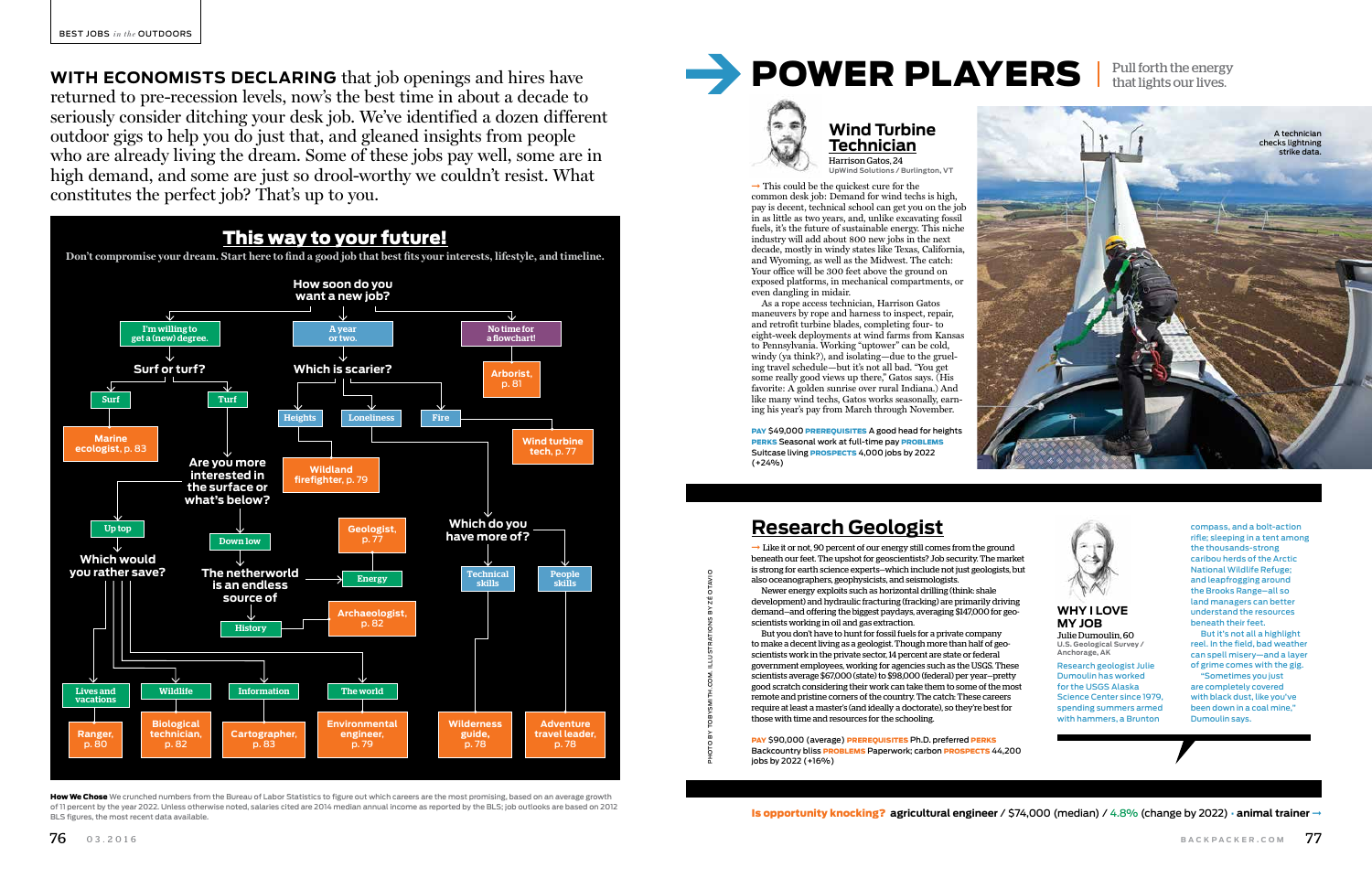$\rightarrow$  They say if you do what you love, you'll never work a day in your life. Too good to be true, right? Probably—unless you're a wilderness guide. These life hackers get paid to show others how to do the things they love most, be it rock climbing, mountaineering, backpacking, or fly fishing.

your life an endless vacation.



Regardless of your chosen expertise, you'll need patience, people skills, and a mastery of the craft. It's not a get-rich-quick scheme—starting guides often earn less than \$100 per day—but enterprising folks can turn passion into profit.

PAY Highly variable PREREQUISITES Outdoor expertise, patience PERKS Do what you love all day **PROBLEMS** Bad weather, bad tippers **PROSPECTS** no stats available

# **Wilderness Guide**

**WHY I LOVE MY JOB** Charity Rutter, 46 **R&R Fly Fishing / Townsend, TN**

 $\rightarrow$  Think of your current job title. Now consider this one: Hotshot. Heady stuff, right? So is the job description for hotshots, the elite group of wildland firefighters who deploy to fire zones around the country to defend wild spaces.

spiritual place in the world than



By age 29, Charity Rutter's stressful advertising job had fast-tracked her to a type of thyroid disease that doesn't usually appear until middle age. Now, she spends her days along the trout streams of Great Smoky Mountains National Park, teaching anglers to cast, set hooks, and read the water. "I don't think there is a more the way you take care of people."

standing in a river," Rutter says. Point taken, but to make a living as a guide, you've got to be a bit of a backcountry badass: Rutter can predict when and where a fish will hit a fly before it happens. A successful self-employed business acumen and customer service skills. "You should have to be a waiter or waitress for at least six months before they even try to be a guide," Rutter says. "So much of being a guide is in



 $\rightarrow$  While the rest of us bemoan the damage we've done to our planet, environmental engineers actually do something about it. From designing wastewater treatment plants to mopping up hazmat spills, they're paid (rather handsomely) to clean up other people's messes. And we live in a messy world.

PHOTOS BY MATT JONES PHOTOGRAPHY / TANDEMSTOCK.COM; THOMAS HANEY

# That's where you come in.



In recent years, fighting wildland fires has become more important than ever: More than 9 million acres burned in 2015, nearing the all-time record set in 2006. Though the goal is the same, the job description varies depending on the type of firefighting crew, including helitack crews and smokejumpers who attack from above, truck-based engine crews, and hand crews that construct fire lines.

 $\rightarrow$  The next best thing to going on vacation? Getting paid to go on someone else's. Full disclosure: With just 4 percent growth through 2022, travel guides will have slim pickings for jobs, and many of them are seasonal. But dreamers gonna dream, and those willing to pay their dues can and do turn this fantasy gig into a real paycheck.

> On the frontlines, wildland firefighters battle the blazes during 16-hour days, two weeks at a time, lugging 50-pound packs into the backcountry, and cutting and removing vegetation. Wages start low, but overtime adds up quick.

Saving homes and wilderness under brutal working conditions builds camaraderie. Together, crews endure rigorous training and field deployments that leave them reeking so thoroughly of woods and smoke that animals sometimes walk right past them.

**PAY S11 per hour (starting) PREREQUISITES Superior** physical fitness PERKS Bragging rights PROBLEMS Time away from home **PROSPECTS** no stats available

/ 225.270 / 14.8% • civil engineer / \$79.340 / 19.7% • conservation scientist / \$61.100 / 0.5% • EMT and paramedic / \$31.020 / 23.1% • farm or ranch manager / \$69.300 / -19.3% • farmworker / \$22.060 / 2.2% • fence erector

# PROBLEM SOLVERS | Things go wrong.



**PAY \$35,000 PREREQUISITES People skills** PERKS See the world PROBLEMS If you're awake, you're working **PROSPECTS** 5,900 jobs by 2022 (+3.6%)

> Lisa Denmark oversees cleanup of federal Superfund (polluted) sites throughout the mid-Atlantic region, work that includes taking water samples from nearby homes, informing residents about contaminants, and overseeing contractors completing the physical cleanup. In previous positions, she's handled spills ranging from mercury to milk (yes, milk; it was in a river) and gathered soil, water, and air samples from chemical tanks to wastewater ponds.

> "You name it, I've probably been up to my knees in it," Denmark says. Sexy? No. Though her work often takes place outdoors, it isn't usually in unspoiled or even very pretty places. But Denmark finds satisfaction in leaving the land better than she found it.

 "I have something to do with people having safe air to breathe and water to drink, and ensuring their kids are playing in clean dirt," she says.

PAY \$83,000 PREREQUISITES At least a bachelor's degree, ideally a master's PERKS Save the world PROBLEMS Bureaucracy PROSPECTS 61,400 jobs by 2022 (+15%)

#### **WHY I LOVE MY JOB** Craig Cunningham, 32

**Ruby Mountain Interagency Hotshot Crew / Elko, NV** 

Craig Cunningham has been fighting wildfires since he was a teenager. Now he heads a Nevada-based hotshot crew that battles the country's most difficult fires, including north of the Arctic Circle, in every western state, and national parks. And they do it hiker style, trekking their gear up to 15 miles each day, sleeping under the stars on space blankets and hiking to the fire line in the morning.

# **Wildland Firefighter**

### **Environmental Engineer**

Lisa Denmark, 36 **Environmental Protection Agency / Philadelphia, PA**

Trip leader John Baston travels a third

of the year—from hiking the Sonoran Desert during spring wildflower bloom to spotting grizzlies gorging on Alaska's summer salmon run. When he's not paddling with a pod of killer whales or watching wolf pups frolic on a deserted Alaskan beach, Baston scouts future locales and plans his next custom trips from his Bay Area office.

While solid outdoor chops are a must

for adventure guides (Baston logged a decade as a park ranger), social skills are equally important. "You have to be able to listen to people and be sincerely interested in their stories," he says.

**Adventure Travel Leader**

John Baston, 49 **Mountain Travel Sobek / Emeryville, CA**

# PEOPLE PEOPLE Endless personability makes



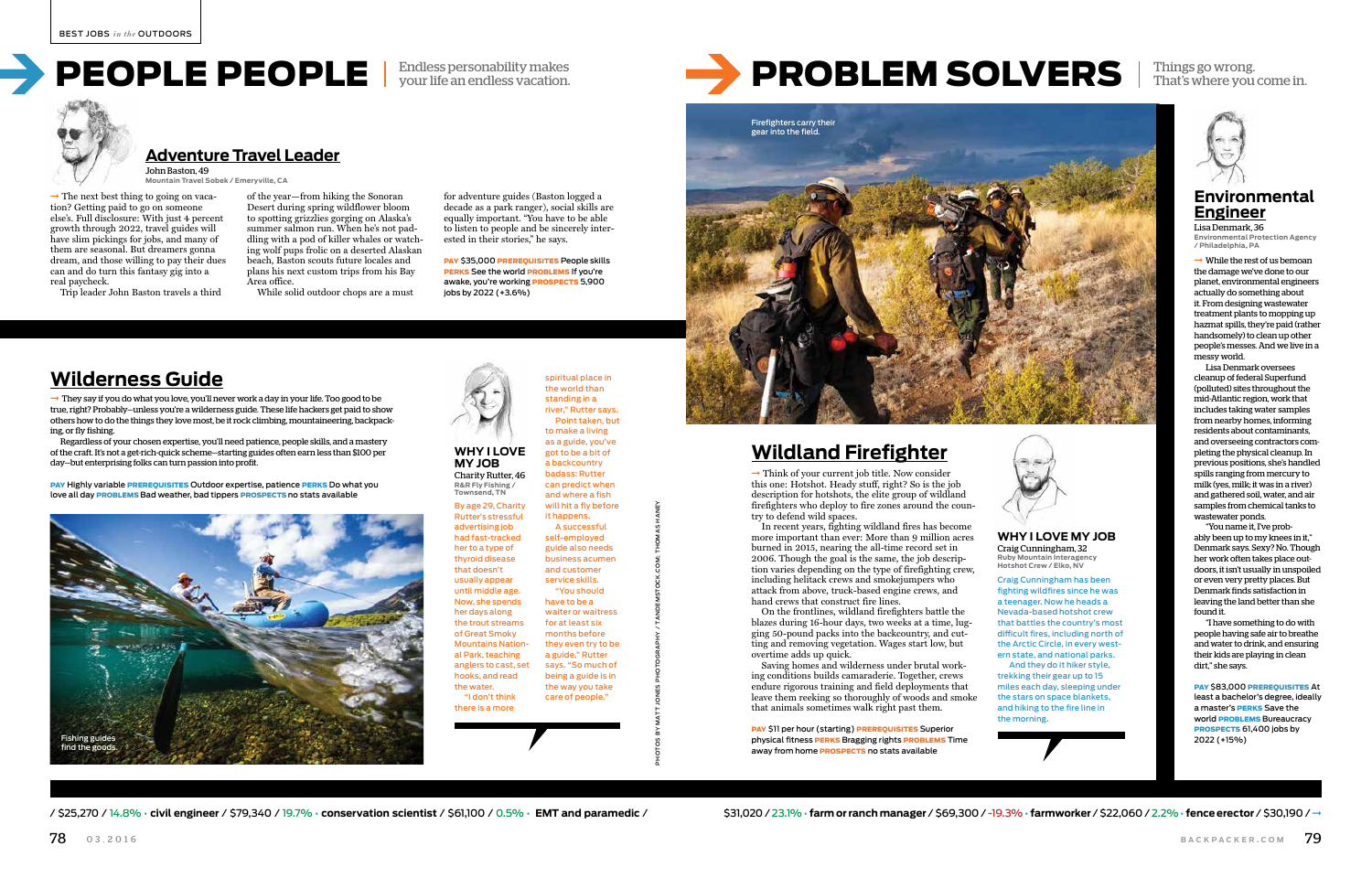

hand are your trademarks.

#### **Working Outside 101**

**The first rule of the wilderness: Be prepared. Same goes for getting a job in the great outdoors.** 

> **LEVERAGE** Market the skills you already have—and not just your

30% · fish and game warden / \$48.070 / 12% · fisherman / \$33.430 / -5% · fitness trainer / \$31.720 / 12.5% · forester / \$55.950 / 6.1% · landscape architect / \$64.180 / 14.3% · landscaper and groundskeeper / \$23.570 / 12.

STUDY There's no one-sizefits-all degree for outdoor work, but a science background is a great start (good choices for major: wildlife biology, forestry, and environmental science).

Many community colleges and universities also offer outdoor recreation or education degrees; even certifications like wilderness first aid or Leave No Trace can give you a leg up on the competition. OutdoorEd. com is a good one-stop resource.

 $\rightarrow$  Good news for all childhood tree-climbing prodigies: Now's a great time to go pro. As cities plant more trees in an effort to green up urban spaces, demand for workers to prune and care for them (and keep them from falling on people or property) is expected to swell.

> backcountry abilities, though those will come in handy, too. Are you a people person? Have a head for numbers or words? Many of the same skills and talents you use at your job are important in the outdoors.

VOLUNTEER The best way to get paid to do what you love? Start by doing what you love for

free. Help out with an archaeological dig or marine research expedition, volunteer for the park service or a firefighting squad, do trail maintenance or join an unpaid ski patrol. You'll gain not only hands-on experience in your field of interest, but also contacts that can lead to real jobs down the road. Get started at volunteer.gov.

PHOTOS BY DANIEL GAMBINO / TANDEMSTOCK.COM; HERMANN ERBER / LOOK-FOTO / AURORA PHOTOS



 $\rightarrow$  If income were measured in views per hour rather than dollars, NPS rangers would be wealthier than Warren Buffet. They clock in at our country's most sanctified natural spaces, working in the shadow of Half Dome, the rainforests of Olympic, the depths of the Grand Canyon.

> Despite a median wage of \$16 per hour (\$33,000 annually), the top tier of arborists earn around \$54,000 per year—and potentially much more for those who start their own tree-care business. And because most training occurs on the job, anyone with the desire and physical ability can become an arborist with no educational prereqs.

Downside: Climbing trees with chainsaws and lowering multiton limbs to the ground doesn't leave a lot of room for error. On average, nearly six arborists die each month in the U.S., usually the victims of falling or being struck by errant branches or equipment.

 While much of the pruning, climbing, and disease-treating takes place in city and suburb, certain rarefied assignments sound mind-blowingly cool. Mark Chisholm, a third-generation arborist, speaks of pruning a 260-foot-tall California redwood with a reverence that would make the Lorax proud. Because to be an arborist, you have to be more than a tree climber—you've got to be a bit of a tree hugger, too.

"Without trees, we're not going to be able to survive," Chisholm says. "Arborists make it possible for people to coexist with trees."

#### PAY \$33,000 PREREQUISITES Strength, agility **PERKS** Birds'-eye views, power tools PROBLEMS Gravity, power tools PROSPECTS 63,000 jobs by 2022 (+18.5%)

#### **Arborist** Mark Chisholm, 45

**Aspen Tree Expert Co. / Jackson, NJ**

Most rangers are in it for the love: Permanent positions start at around \$28,000 (for interpretive rangers) to \$35,000 (law enforcement). And while prospects for all recreation workers—a broad category that also includes gigs like camp directors, city park employees, and rec center staff—should grow 14 percent through 2022 (adding 49,000 jobs), competition for NPS ranger positions will remain stiff and subject to federal budgetary whims.

But don't let that discourage the Junior Ranger inside of you. Grown-ups with a dream and determination can make a career as a park ranger; you'll also need a bachelor's degree (ideally environmental science or criminal justice, but many other majors can work) and a willingness to accept volunteer or seasonal positions enroute to permanent employment.

PAY \$28,000 to \$35,000 PREREQUISITES Bachelor's degree PERKS Best office ever PROBLEMS Budget cuts PROSPECTS Competitive; no BLS data



#### **WHY I LOVE MY JOB** Michelle Schonzeit, 34 **Independence National Historical Park /**

**Philadelphia, PA** In her 13 years with the Park Service, Michelle Schonzeit has rescued a climber from Yosemite's El Capitan, nabbed elk poachers in Crater Lake,

saved a young boy from a waterfall at Delaware Water Gap, and been stalked step-for-step by a mountain lion while on solo patrol deep in the Olympic backcountry. "Every day is a little bit different," she says.

 A ranger's job is by definition unpredictable—and so is the weather they withstand. "There are no snow days for park rangers," Schonzeit says.

 Her advice to wannabes? Keep an open mind, because you likely won't start at your dream park. "Be willing to go anywhere."

# **Park Ranger**

#### REALITY CHECK: PAY UP

The most iconic outdoor jobs have one thing in common: To get one, you'll have to pay your dues. Though no two paths are identical, here's a sample of the hoop-jumping associated with a few of the faves.

#### Mountain Guide

**1.** Climb. Ski. Repeat as needed until second nature. **2.** Take an 80-hour Wilderness First Responder/CPR course (\$595 and up). **3.** Go to guide college (optional), like the Mountain Training School (4.5 years; \$146,000). **4.** Get a part-time job at a gear shop. **5.** Move in with your parents, or five of your closest pals. **6.** Go global: Become a certified American Mountain Guide (90+ days of rock, alpine, and ski guide training; about \$27,000) to guide legally in more than 20 countries worldwide.

#### River Guide

**1.** Get a leg up with Wilderness First Responder/CPR certification. **2.** Complete on-river training through a rafting outfitter (three weeks, \$450). **3.** Work seasonally as a raft guide from May until Labor Day. Earn about \$60/day your first year, or \$4,000 per season including tips. **4.** Get an off-season gig to make ends meet. Ideas: Teacher, ski instructor, Christmas tree salesperson (really). **5.** Repeat. After five years, you'll earn about \$8,000 per season.

#### Park Ranger

**1.** Get some schooling (see left for details). **2.** Volunteer at a national park during the summers. **3.** Complete training through the NPS Seasonal Law Enforcement Training Program (650+ hours; \$4,500 and up) or Interpretive Development Program (time and costs vary). **4.** Apply for seasonal park ranger gigs at usajobs.gov. **5.** Go wherever the job dictates.



For an arborist, it's all saws, ropes, and safety.

# PUBLIC SERVANTS Safety, service, and a helping